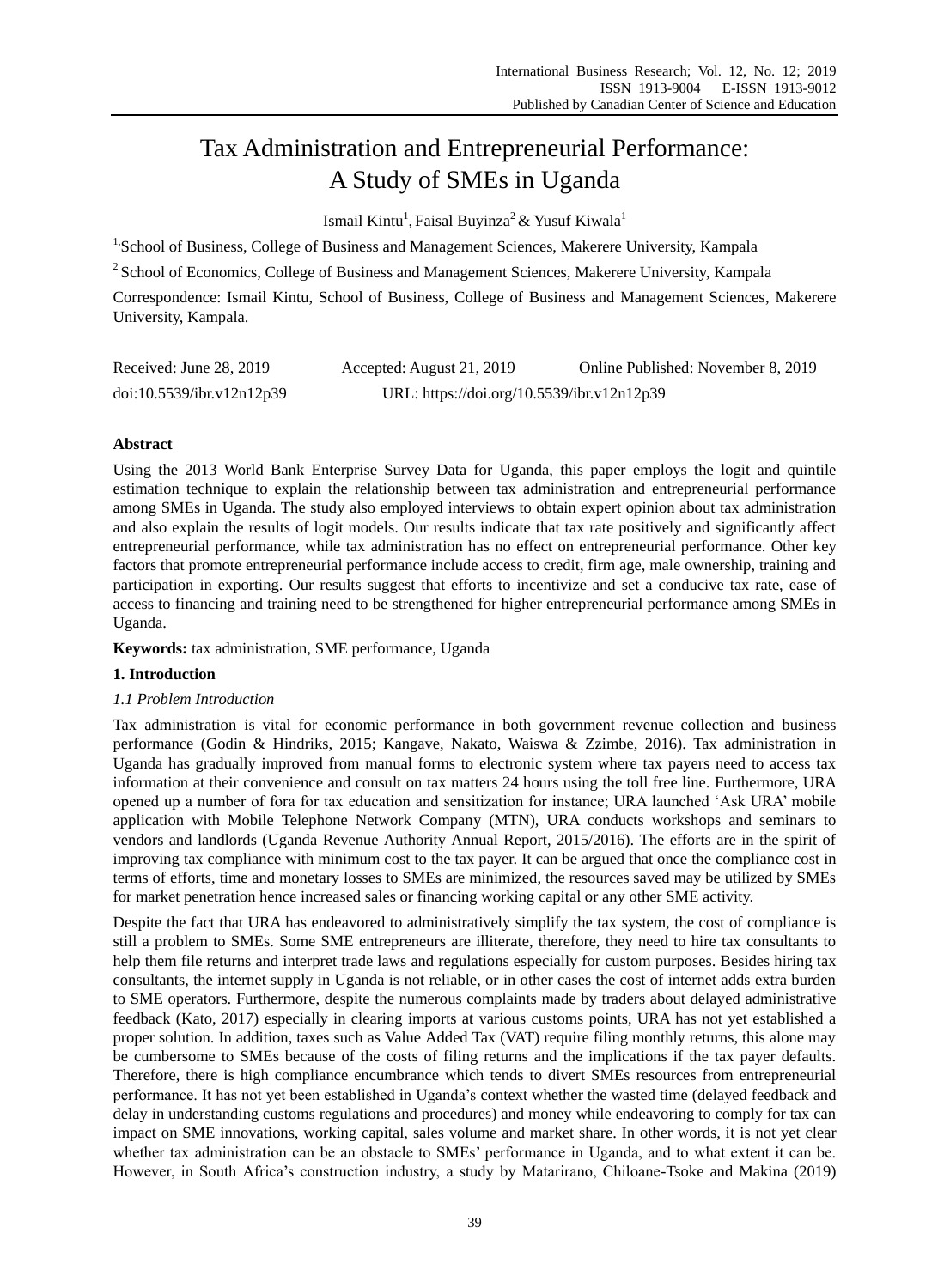established that, while internal tax compliance costs (such as; employing extra personnel to handle filing of returns, time and procedure to understanding the compliance procedure and issuing of invoices) are positive and significantly related to firm performance, the external tax compliance costs (such as; hiring professional accounting firms, clearing agents and buying internet services) are negative and significantly related to firm performance. And, whereas the Matarirano et al; (2019) study was about the construction sector, the World Bank Enterprise survey (2013) where secondary data was obtained for analysis was not limited in scope. The survey considered both manufacturing and service sector firms in Uganda.

This study set out to investigate the relationship between tax administration (as an obstacle or not obstacle) and tax rates on firm performance taking into consideration other firm and entrepreneurial characteristics and the business environment. The firm performance measures were discussed by Yu (2013) and Bosma, Van Praag and Wit (2002). The same measures were tested in Uganda's informal economy by Kintu (2017).

Despite the improvements made by URA to ensure convenient and cost effective tax administration, there are still aspects of delayed decision making by revenue officers and bureaucratic tendencies (Kato, 2017). These tax administrative challenges may affect performance of SMEs in terms of time wastage or cash flow stagnation in case a decision requires monetary compensation or release of trader's goods for the market. This may impact on entrepreneurial performance. Moreover, there is relative research paucity about tax administration and entrepreneurial performance in Uganda's SME sector. The study by Dabla-Norris, Misch, Cleary, and Khwaja (2017) was not country specific.

The objective of this study was to establish the effect of tax administration and selected firm and owners' characteristics on firm performance in Uganda using the World Bank Enterprise Survey data. From the reviewed studies, it implies that there is need to understand the importance of tax compliance cost on SMEs' performance. This has policy implication regarding tax administration and tax rates for firm performance. In addition, the study contributes to literature since there is literature dearth about tax administration and tax rates on firm performance in Uganda.

Section 1.2 reviews the selected literature. The data and empirical strategy are described in section 2. Section 3 presents empirical findings and section 4 discusses the study findings, while section 5 presents the concluding remarks.

# *1.2 Literature*

Uganda has structured business licensing to facilitate business start-ups. The Uganda Investment Authority was formed to ensure that all investors operate legally within Uganda. Furthermore, different sectors have unique laws governing licensing in those sectors. For instance, financial institutions are governed by the Financial Institutions Act (2004) with its subsequent amendments. In the same way, the mining sector is regulated by the Uganda Mining Act (2003). In addition, to facilitate an easy registration of patents and business undertakings, Uganda Registration Services Bureau (URBS) was formed by an Act of parliament in 1998. The URBS is responsible for civil registration, business registration, patents, intellectual property rights and other activities as required by law.

Besides registration, taxation and customs laws and regulations are in place. For instance, the Value Added Tax Act (1996) streamlines the operations of VAT domestically and at customs, the East African Customs Management Act (2004) together with the East African Customs Management (Amendment) Bill (2015) streamline the operations of customs activities at all East African border points. In addition, the Common External Tariff (CET) was established to guide on all duties for commodities imported from outside the East African Community. It is imperative to know that today, under the Tax Payer Registration Expansion Program (TREP), Small and Medium Size Enterprises (SMEs) are required to register for both business licensing and tax at one point. This implies that all SMEs leave the registration point with both the business operational license and the Tax Identification Number (TIN).

It is argued that, World over, formality is not a major goal for SMEs. They focus on expanding sales. Whereas tax and local authorities want SMEs to be registered and formalize their operations in order to collect tax revenue, SMEs want to remain informal to avoid paying taxes. It has been observed in Lima that obtaining a trading license does not guarantee increase in firm revenue (Alcazar, Andrade & Jaramillo, 2010). Therefore, SMEs find no urgency in formalization. Moreover, obtaining a license involves costs in terms of monetary payments to local authorities and wasted time. Furthermore, trade is hampered by inconsistent collection of duties which influences traders to issue bribes to customs officials (United States Country Commercial Guides, 2017). Although the government of Uganda through Uganda Investment Authority (UIA) introduced onestop-center for registering businesses, the business registration period is an average of twenty six days (World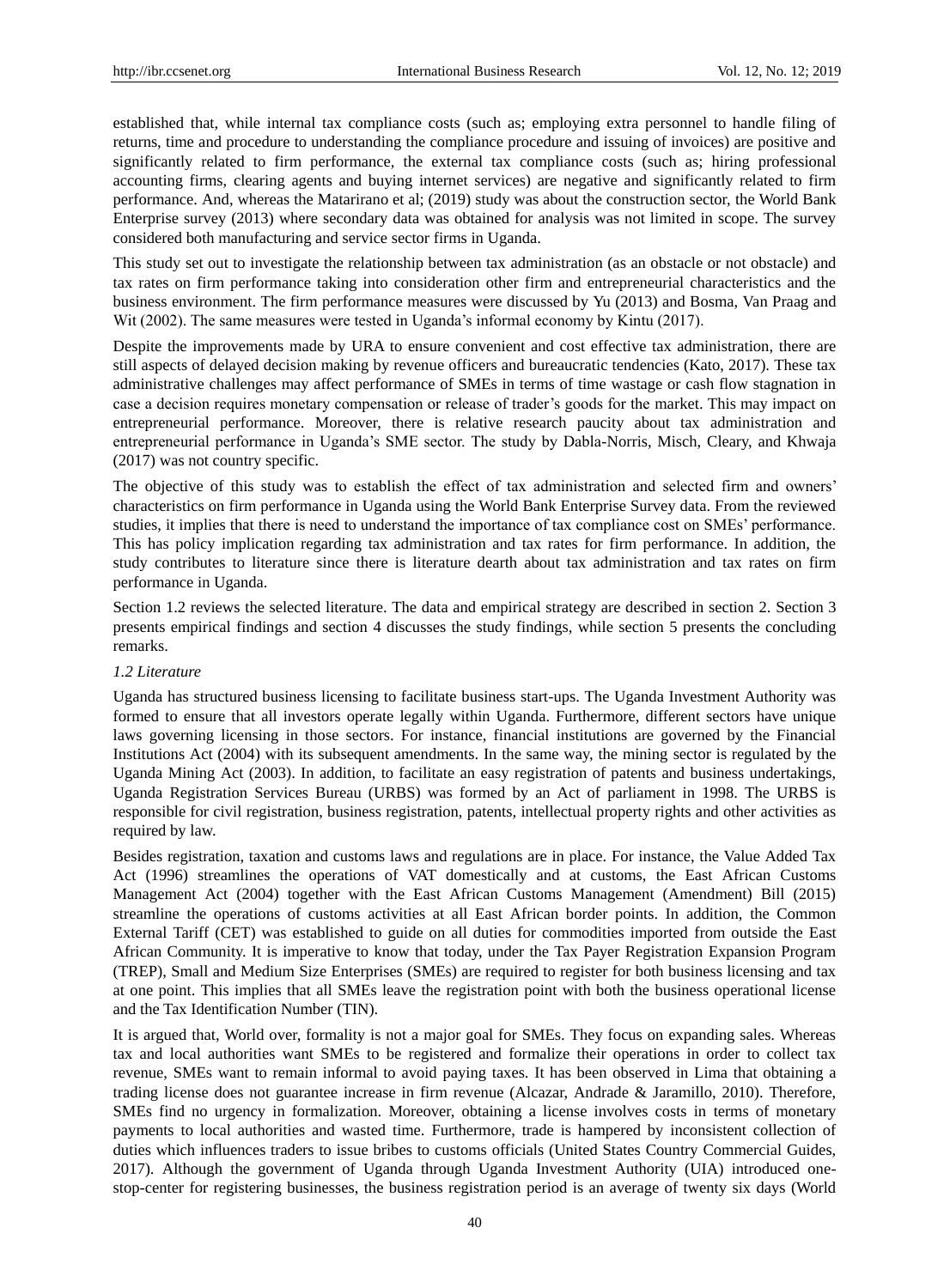Bank, 2016). This is still a long period of time. The United Nations Doing Business report (2017) indicates that the efficiency and quality of regulatory framework in Sub-Saharan Africa is still low at 56.5% and 36.7% on the Distance to Frontier (DTF) score. Therefore, the tax administrative system may be bypassed with irregular payments to favor some business operators at expense of others.

In addition, another conundrum originates from unrealistic tax rates. The high tax rates may also induce irregular payments because people feel that to survive in business, pay irregularly at below the rates. Furthermore, it can be argued that the tax rates imposed can hinder firm performance, for instance, the excise duty imposed on items can increase the selling price of an item, which may reduce the sales volume. The empirical findings of Gatsi, Gadzo and Kportorgbi, (2013) among Ghanaian manufacturing firms indicate that whenever tax burden increases, the firm's financial performance declines. Thus, whenever tax rates especially under the indirect tax regimes increase, there is expected reduction in firm clientele and sales hence more pressure on firm cash flows. Furthermore, in Malaysia, the Goods and Services Tax (GST) have slowed down the sales of the shipbuilding and ship repairing business (Sim, 2019).

Whereas tax/duty collection and business registration has been made easy through online platforms (online filing of returns and online business registration), business community is complaining about bribery and irregular payments (World Economic Forum, 2017). Moreover, public servants are corrupt (Enterprise Survey Uganda, 2013), this is coupled with bureaucratic hurdles which hamper efficiency (Investment Climate Statement, 2017; United States Commercial Guides, 2017).

It is based on the bribery, bureaucratic, high tax rates and inefficient ways of operation that the authors envisage that tax administration, tax rates and business licensing can hinder firm performance. Furthermore, delays in obtaining information wastes traders productive time, slows decision making in business hence low productivity and performance. For instance, innovation time is wasted, cash is used for bribes instead of funding the firm's liquid requirements.

Uganda like any other East African state has structured the customs procedures following the East African customs protocol. Before the protocol, each member state was following her own customs procedures. However, today, the common customs laws to all East African customs points were introduced. Laws such as; the East African Customs Management Act (2004) together with the East African Customs Management (Amendment) Bill (2015) regulate customs business at all East African border points. In addition, the Uganda National Bureau of Standard regulations (2015) are provided to guide the inspection of imports and exports to ensure compliance with international standards and to confirm the quality of imports. The Uganda National Bureau of Standards introduced a Pre-Export Verification of Conformity (PVoC) following the World Trade Organisation's notification requirements and the Technical Barriers to Trade (TBT) article 5. The PVoC requires that all goods imported to Uganda are inspected for quality in the country of Origin. However, the clearance requirement challenges traders since they buy and import merchandise from open market rather than manufacturers (Musoke, 2012).

Furthermore, to ensure that customs regulations are implemented in a proper and efficient manner, new technology such as single customs territory has been introduced. The single customs territory enables traders to comply with customs procedures, and pay customs taxes at one entry point within a maximum of two days (World Bank, 2017; Nakaweesi, 2018). In addition, United Nations Doing Business report (2017) indicates that URA introduced one-stop center at Malaba in effort to expedite customs clearing processes. On top of these initiatives is the ASYCUDA World, the technology which is an enabler of efficient customs clearance process. Although the regulatory framework and technology has facilitated the reduction in hindrances at customs entry points, for instance, reduced time for customs processes and reduced time for client contact with the customs officers, the systems can only operate on internet. It is not prudent to assume that every place in Uganda has stable internet.

Important to state, most people in business community are not conversant with the customs regulations. They survive at the mercy of clearing agents who sometimes may not offer satisfactory advice, hence tax disputes between URA and the tax payer. It is also important to understand that although Uganda has a clear mechanism to address tax disputes between tax payers and URA provided in the Tax Procedure Code Act (2014), Uganda's commercial court is perceived to favor politically connected firms where such firms induce bribes to judges to delay cases or rule in their favor (United States Country Commercial Guides, 2017). In addition, the World Economic Forum (2016) indicates that border administration in Uganda is not transparent, has a lot of irregular payments and the clearance process is inefficient. Moreover, the main problem facing tax authorities in African countries in tax administration is corruption (Dube, 2014).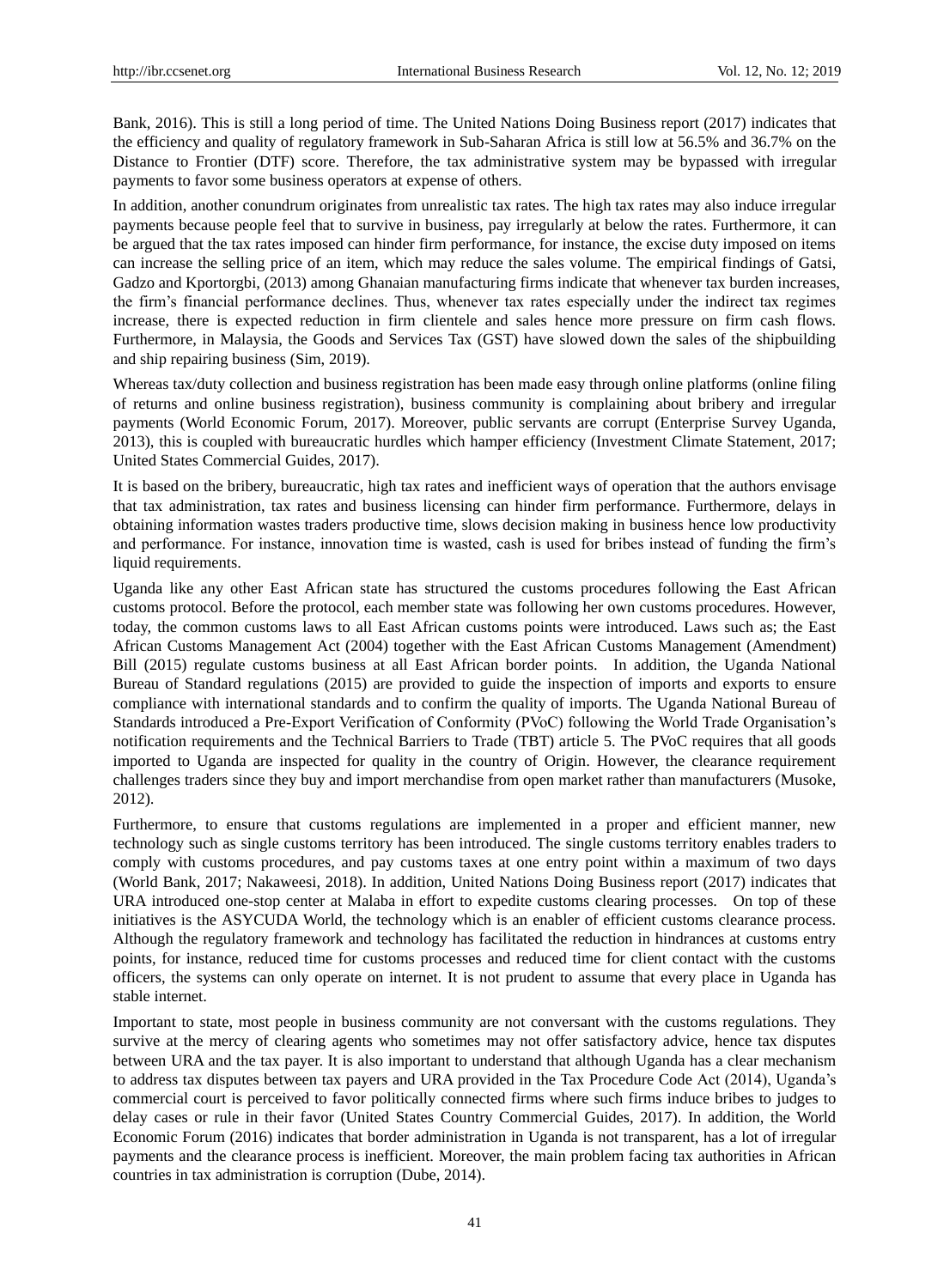The operations at customs guided by the customs regulations have led to significant improvement in efficiency at customs entry and exit points. Bogachkova, Usachyova and Usachyov (2019) argue that, a well simplified system of tax reporting of entrepreneurs improves SMEs business activities. However, there numerous challenges such as; the inadequate awareness of the regulations by business community, yet, tax awareness is positive and significantly related to tax compliance (Omondi & Theuri, 2019). Unstable internet services, delays caused by customs officers and delays caused by disputes between URA and tax payers. The delays and impromptu bribes affect business performance. It can be argued that if time is lost at customs point, importers' sales will drop. It can further be argued that bribes, extra charges and time wastage during the appeal procedure can be a hindrance to firm sales, profitability or working capital.

#### **2. Methodology and Data**

#### *2.1 Methodology*

To establish the effect of tax administration and tax rates on SMEs' performance, the logit model was estimated. After obtaining results of the logit model, interviews were conducted to explain specifically; how tax administration affect the sales of a firm? How tax rates affect the sales of a firm? And how importers perceive the customs procedures at Uganda boarders? This is sequential explanatory research approach. The mixed methods ensure triangulation of methodologies (Johnson & Onwuegbuzie, 2004).

Besides tax administration, other factors which can affect performance are; operating expenses such as rent, salaries, financial charges and utilities. The effect of tax administration on selected firm and industrial characteristics on SMEs' performance are examined by estimating the following model:

$$
Perm_i = \alpha_0 + \alpha_1 Taxad_i + \alpha_2 Firm_i + \alpha_3 Industry_i + \alpha_4Owner_i + \varepsilon_i
$$
 (1)

From Equation 1, *Perm<sub>i</sub>* denotes firm performance. For this study, firm performance is measured by working capital, cumulative employment and sales volume. Taxad denotes tax administration, which is binary and is coded as '1' if tax administration has no effect and '0' if otherwise. *Firm* denotes firm characteristics which include firm size and firm age. Industrial factors include; firm location and type of business. *Owner* denotes whether firm owner is male or female and ε is the normally distributed error term.

For qualitative interviews, purposive sampling was employed to select the customs officers and customs agents who are engaged in customs business. SME managers were included because they import goods and services. The interviews intended to explain the results obtained from the quantitative logit modelling. The sample size is twenty respondents and this is considered adequate (Creswell, 2013). The customs boarder points considered for the study are: Busia and Malaba in Eastern Uganda and Mutukula in Southern Uganda. The choice of these entry points is for their being busy with clearing imports.

Before conducting interviews, interviewees' consent was sought and each interview took a maximum of twenty minutes. The interviewers also assured the respondents that they were not under any threat.

Whereas the quantitative data was obtained from World Bank Enterprise survey for Uganda (2013) thus requiring no validity and reliability tests, an interview guide was subjected to peer review and debriefing, ensuring adequate sample size, transparency and credibility in handling data. Finally analysis for qualitative interviews was conducted through coding and creating themes.

#### *2.2 Data Description*

This study uses the 2013 WBES data for Uganda which was collected between January and August 2013. The survey employed stratified random sampling technique so as to: 1) get rid of biased estimates for the entire population; 2) get rid of biased estimates for different subdivisions of the population with a given degree of informed precision; 3) ensure that different sectors are well represented in the final sample; and 4) benefit from the precision associated with population estimates in stratified sampling as opposed to simple random sampling among others. The survey was based on a sampling frame obtained from Uganda Bureau of Statistics. In terms of stratification, the survey employed three levels of stratification that is region, size and industry. Specifically, in terms of the region, the survey was undertaken in Jinja (central Eastern Uganda), Kampala (City found in central Uganda), Lira (Northern Uganda), Mbale (Eastern Uganda), Mbarara (Western Uganda) and Wakiso (Central Uganda). In terms of size, the survey covered small, medium and large enterprises. Small enterprises comprised of firms with 5 to 19 employees, medium enterprises compromised of firms with 20 to 99 employees while large firms had 100+ employees. The data was collected from only formal (registered) companies with 5 or more employees.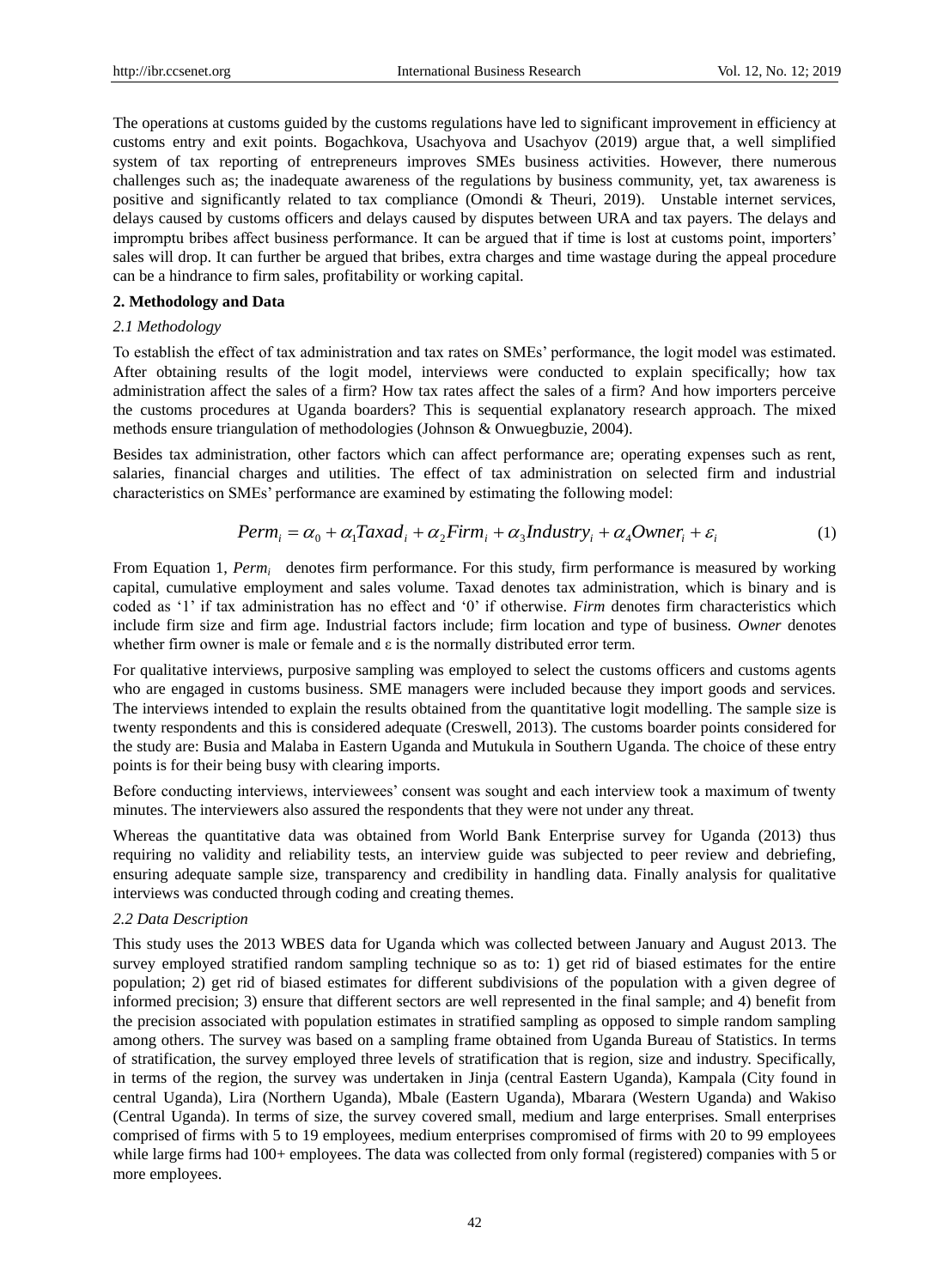With regard to our study, we have a sample of 698 SMEs of which, 324 SMEs were surveyed in the manufacturing sector which included food, textiles, garments, tobacco, leather, wood, paper, publishing, printing, and recorded media, refined petroleum products, chemicals, plastics and rubber, non-metallic mineral products, basic metals, fabricated metal products, machinery and equipment, electronics, precision instruments, transport machines, furniture and recycling.

The key study variables used in the empirical analysis include firm age. Unlike other study Pervan, Pervan and Curak (2017) in Croatia food industry indicates that firm age has a significant negative relationship with firm performance. This study only examined the linear effect of age on firm performance. Furthermore, Coad, Daunnfeldt and Halvarsson (2017) established that new firms strive to grow in sales level, however, after some few years, growth loses momentum. However, the current study takes into account the nonlinear effect of age on firm performance.

Also, the study employs firm size following Perez-Quiros and Timmerman (2000) who contend that small firms have a lower return on stocks during recession compared to large firms. This implies that small firms face more liquidity problems compared to large firms. Furthermore, Capenter and Petersen (2002) in the study of 'is the growth of small firms constrained by internal financing?' concluded that the growth of small firms is constrained by internal financing. Implying that whenever small firms have constraints in liquidity, sales, market share, and assets level can be low.

In addition, this study employs firm location to examine firm performance following Holmes (1999) who argues that firms that locate in places of high population growth experience increased local production. He concluded that as population increases, a set of goods expand. Firms tend to locate where tax rates are lower compared to places of higher tax rates. This is basically because some tax rates affect business cash flows for instance excise duty. Fossen and Steiner (2014) established that the variation in elasticity of local business tax among Germany municipalities is -0.45.

Gender of the owner is also used to examine firm performance following Coleman (2007). Women owned firms find it difficult to secure external capital which humpers their business growth compared to men (Coleman, 2007). De Mel, McKenzie and Woodruff (2009) established that men invest both the small and large grants while women only invest large grants. Men can earn more return by 6.5-14% while women do not get a return (De Mel et al., 2009).

#### **3. Results**

Table 1 provides the summary statistics for the key selected study variables. Firm performance is measured as a firm's total annual sales in the fiscal year prior to the survey divided by the number of permanent full time employees at the firm in the fiscal year prior to the survey. The mean sales is UGX 6,330 million. The minimum and maximum firm sales is UGX 400,000 and UGX 9, 7000 million respectively. Firm age defines the number of years a firm has been in existence. The mean age of the firms is 15 years to suggest that on average many of the firms are mid-aged. The youngest and oldest firm is 2 and 87 years old respectively. On average 31 percent of firms are managed by female managers. Export measures a firm's export status and it takes a value of '1' if a firm exports otherwise '0'. One average 8 percent of firms engage in exports. Use of website and emails for business were coded as '1' and '0' otherwise. On average 18 percent of firms have own websites and 39 percent use email for business. On average 88 percent of firms are domestically owned, 4 percent are jointly owned, while 8 percent are foreign owned.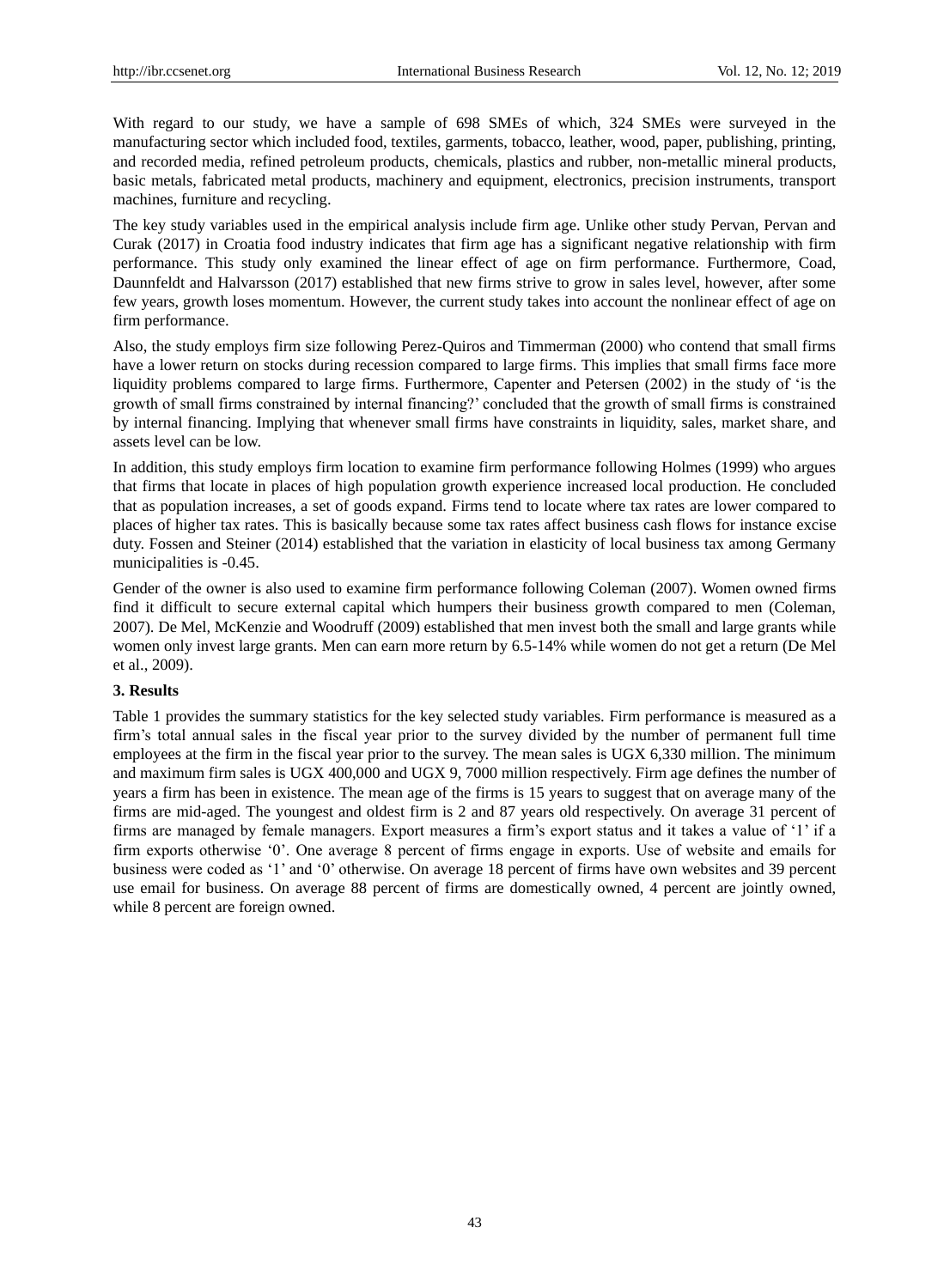| Variable              | N   | Mean       | Sd        | Cv   | Min          | Max          |
|-----------------------|-----|------------|-----------|------|--------------|--------------|
| Firm sales            | 460 | $6.33E+09$ | $5.1E+10$ | 8.06 | 400000       | $9.75E + 11$ |
| Female owner          | 689 | 0.31       | 0.46      | 1.48 | $\Omega$     |              |
| Years of experience   | 670 | 13.37      | 8.21      | 0.61 |              | 41           |
| Firm age              | 646 | 15.17      | 9.9       | 0.65 | 2            | 87           |
| Exporter              | 698 | 0.08       | 0.27      | 3.36 | $\Omega$     |              |
| Domestic ownership    | 695 | 0.88       | 0.33      | 0.38 | 0            |              |
| Joint ownership       | 695 | 0.04       | 0.2       | 4.88 | 0            |              |
| Foreign ownership     | 695 | 0.08       | 0.28      | 3.32 | 0            |              |
| Access to credit      | 606 | 0.61       | 0.49      | 0.8  | $\Omega$     |              |
| Medium firm           | 698 | 0.33       | 0.47      | 1.43 | $\mathbf{0}$ |              |
| Use website           | 692 | 0.21       | 0.41      | 1.96 | $\Omega$     |              |
| Use email             | 691 | 0.39       | 0.49      | 1.25 | 0            |              |
| Tax rate              | 693 | 0.61       | 0.49      | 0.8  | $\Omega$     |              |
| Tax admin             | 696 | 0.56       | 0.5       | 0.88 | $\Omega$     |              |
| Customs               | 686 | 0.46       | 0.5       | 1.08 | $\Omega$     |              |
| Training              | 693 | 0.7        | 0.46      | 0.66 | $\Omega$     |              |
| Ltd company           | 679 | 0.08       | 0.27      | 3.44 | 0            |              |
| Sole proprietor       | 679 | 0.68       | 0.47      | 0.68 | 0            |              |
| Partnership           | 679 | 0.24       | 0.43      | 1.78 | $\Omega$     |              |
| Licensed business     | 696 | 0.49       | 0.5       | 1.01 | $\Omega$     |              |
| Registered at startup | 666 | 0.6        | 0.49      | 0.81 | $\Omega$     |              |
| Working capital       | 662 | 5.91       | 13.82     | 2.34 | 0            | 100          |

Table 1. Summary statistics for the study variable

Source: Authors' tabulation from WBES (2013)

Table 2 presents the mean difference analysis for the study variables to explore the difference between male and female owned firms. It can be observed that age, access to credit and source of financing are key factors that differentiate between male and female owned firms.

|                       |       |             |         | $\overline{99}\%***$ , 95%**, | 90%*CI      |
|-----------------------|-------|-------------|---------|-------------------------------|-------------|
| Variables             | G1(0) | Mean1       | G2(Yes) | Mean <sub>2</sub>             | Mean Diff   |
| Firm sales            | 301   | $8.200e+09$ | 154     | $2.700e+09$                   | $5.500e+09$ |
| Male owner            | 457   | 13.02       | 207     | 14.13                         | $-1.102$    |
| Years of experience   | 434   | 14.51       | 203     | 16.37                         | $-1.867**$  |
| Firm age              | 473   | 0.0820      | 216     | 0.0740                        | 0.00800     |
| Domestic ownership    | 471   | 0.877       | 216     | 0.894                         | $-0.0170$   |
| Joint ownership       | 471   | 0.0280      | 216     | 0.0560                        | $-0.028*$   |
| Foreign ownership     | 471   | 0.0960      | 216     | 0.0510                        | $0.045**$   |
| Access to credit      | 413   | 0.579       | 187     | 0.679                         | $-0.100**$  |
| Medium firm           | 473   | 0.334       | 216     | 0.306                         | 0.0280      |
| Use website           | 469   | 0.179       | 215     | 0.251                         | $-0.072**$  |
| Use email             | 469   | 0.341       | 213     | 0.484                         | $-0.142***$ |
| Tax rate              | 469   | 0.597       | 215     | 0.651                         | $-0.0540$   |
| Tax admin             | 472   | 0.544       | 215     | 0.614                         | $-0.069*$   |
| Customs               | 464   | 0.459       | 213     | 0.460                         | $-0.00100$  |
| Training              | 471   | 0.724       | 213     | 0.667                         | 0.0570      |
| Ltd company           | 461   | 0.0560      | 212     | 0.118                         | $-0.062***$ |
| Sole proprietor       | 461   | 0.748       | 212     | 0.557                         | $0.192***$  |
| Partnership           | 461   | 0.195       | 212     | 0.325                         | $-0.130***$ |
| Licensed business     | 472   | 0.479       | 216     | 0.528                         | $-0.0490$   |
| Registered at startup | 450   | 0.609       | 207     | 0.580                         | 0.0290      |
| Working capital       | 453   | 5.113       | 204     | 7.838                         | $-2.726**$  |

Table 2. Summary statistics for differences between male and female firm owners

Source: Authors' tabulation from WBES (2013)

## *3.1 Empirical Results*

From Table 3 while this article provides better understanding of the effect of tax administration taking into account tax rate on SME performance in Uganda (Model 1 and 2), for the  $25<sup>th</sup>$  percentile (low performance firms) and 75<sup>th</sup> percentile. Note, that the 50<sup>th</sup> percentile results are equivalent to the OLS results (Model 1). Therefore, the effect of tax administration on firm performance is examined taking into account firm and business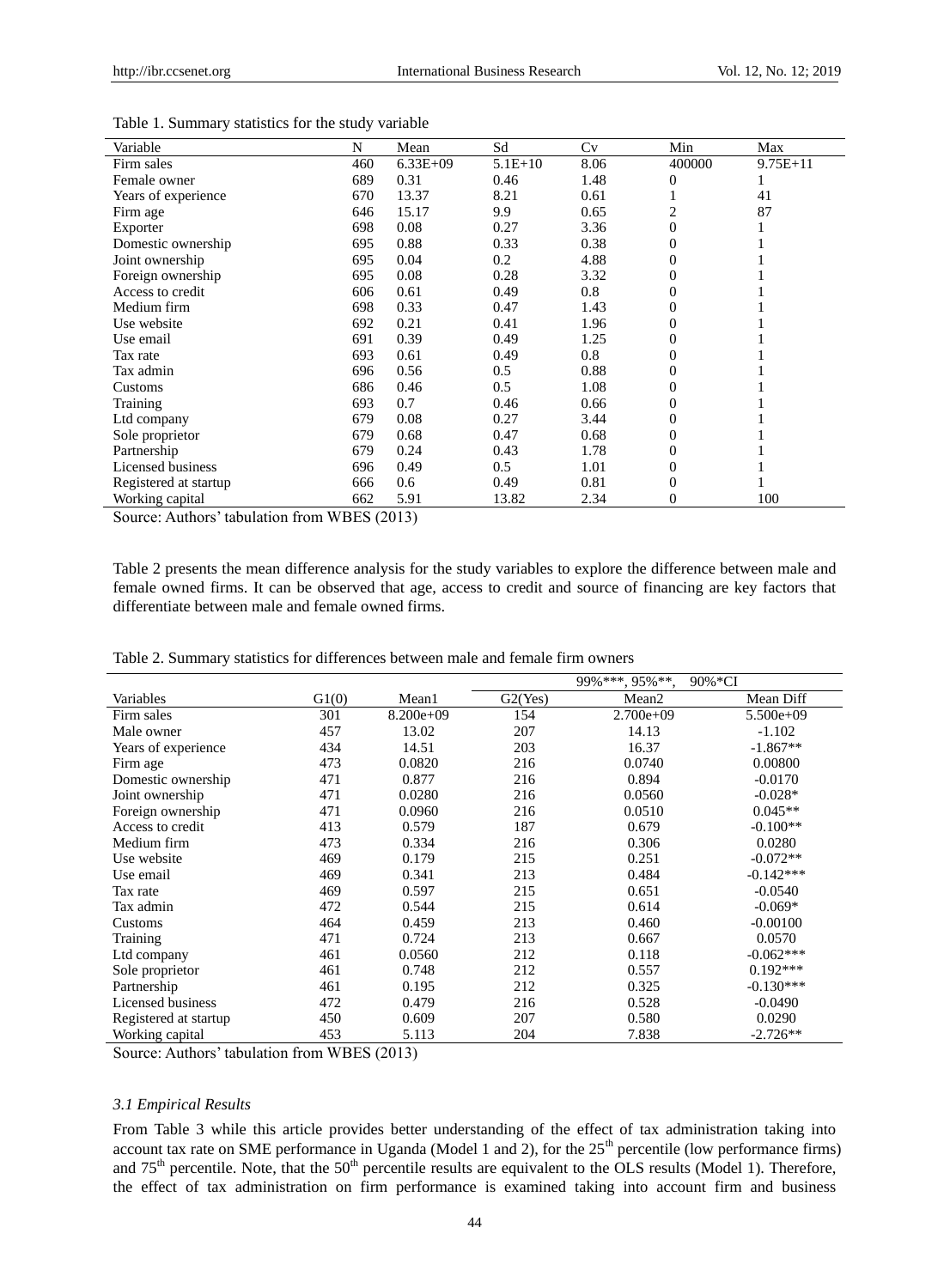environment characteristics. The use of quintile analysis in this article is to enable us to understand whether the relationship between tax administration and firm performance is uniform across different quintiles; as the sales of firms varies significant despite being the same size.

|                                     |             | $99\%$ ***, $95\%$ **. | 90%*CI      |
|-------------------------------------|-------------|------------------------|-------------|
|                                     | Model 1     | Model 2                | Model 3     |
| Variables                           | OLS(0.5)    | 0.25                   | 0.75        |
| Tax administration not an obstacle  | 0.201       | 0.094                  | $-0.311$    |
|                                     | (0.180)     | (0.531)                | (0.102)     |
| Tax rate not an obstacle            | $0.016*$    | $0.028*$               | $0.507***$  |
|                                     | (0.077)     | (0.054)                | (0.008)     |
| Male owner                          | 0.094       | 0.039                  | 0.208       |
|                                     | (0.555)     | (0.806)                | (0.289)     |
| Firm age                            | 0.033       | $0.153***$             | $0.103***$  |
|                                     | (0.293)     | (0.000)                | (0.008)     |
| Firm age squared                    | $-0.037$    | $-0.456***$            | $-0.185*$   |
|                                     | (0.657)     | (0.000)                | (0.081)     |
| Exporter                            | $0.759**$   | $1.054***$             | 0.389       |
|                                     | (0.011)     | (0.001)                | (0.293)     |
| Firm ownership (RC: Domestic)       |             |                        |             |
| Both domestic and foreign           | 0.292       | 0.315                  | $-0.143$    |
|                                     | (0.455)     | (0.413)                | (0.765)     |
| Foreign ownership                   | 1.576***    | $1.034***$             | $0.705*$    |
|                                     | (0.000)     | (0.001)                | (0.060)     |
| Access to credit                    | 0.165       | 0.044                  | $0.498***$  |
|                                     | (0.274)     | (0.768)                | (0.007)     |
| Medium firms                        | $0.972***$  | $0.480***$             | $0.378*$    |
|                                     | (0.000)     | (0.004)                | (0.069)     |
| Firm uses website                   | $0.666***$  | 1.248***               | $1.172***$  |
|                                     | (0.003)     | (0.000)                | (0.000)     |
| Firm uses email                     | $0.492***$  | $0.533***$             | $0.600***$  |
|                                     | (0.009)     | (0.004)                | (0.009)     |
| Customs                             | 0.095       | 0.212                  | $-0.128$    |
|                                     | (0.525)     | (0.153)                | (0.486)     |
| Training                            | $-0.441***$ | $-0.358**$             | $-0.412**$  |
|                                     | (0.007)     | (0.026)                | (0.039)     |
| Firm legal status (RC: LTD Company) |             |                        |             |
| Sole proprietor                     | $-1.030***$ | $-0.704***$            | $-1.583***$ |
|                                     | (0.000)     | (0.006)                | (0.000)     |
| Partnership                         | $-0.086$    | $-0.238$               | $-0.111$    |
|                                     | (0.752)     | (0.376)                | (0.740)     |
| <b>Business licensed</b>            | $-0.185$    | $-0.291**$             | $-0.211$    |
|                                     | (0.215)     | (0.048)                | (0.248)     |
| Constant                            | 18.20***    | $16.40***$             | 19.32***    |
|                                     | (0.000)     | (0.000)                | (0.000)     |
| Observations                        | 369         | 367                    | 367         |
| R-squared                           | 0.180       | 0.139                  | 0.208       |

Table 3. Estimated impact of tax administration on firm performance

Besides the quantitative modeling, qualitative interviews were conducted and data analysed for the purpose of explaining the quantitative results in table 3. The response rate was 95% and obtained from customs officers, customs agents and business community. The data was carefully edited, cleaned and well coded.

#### **4. Discussion of Findings**

The descriptive statistics from Table 1 indicate that on average, 18% of firms use websites and 39% of firms use emails. This implies that all other firms find difficulties in communicating with URA since URA commonly uses emails in effecting communication with the tax payers. Besides, firms which do not use emails and websites find it difficult to access relevant information on URA website. The findings further imply that many firms in Uganda may not be having internet connection. This negatively affects the timely delivery of information from URA.

In addition, from Table 3 model 1, tax administration is positive and insignificantly related to firm performance in the 0.25 and 0.5 quintiles. This is to say, tax administration procedures are not much of an obstacle to firm sales. However, in the 0.75 quintile, the relationship between tax administration and firm performance is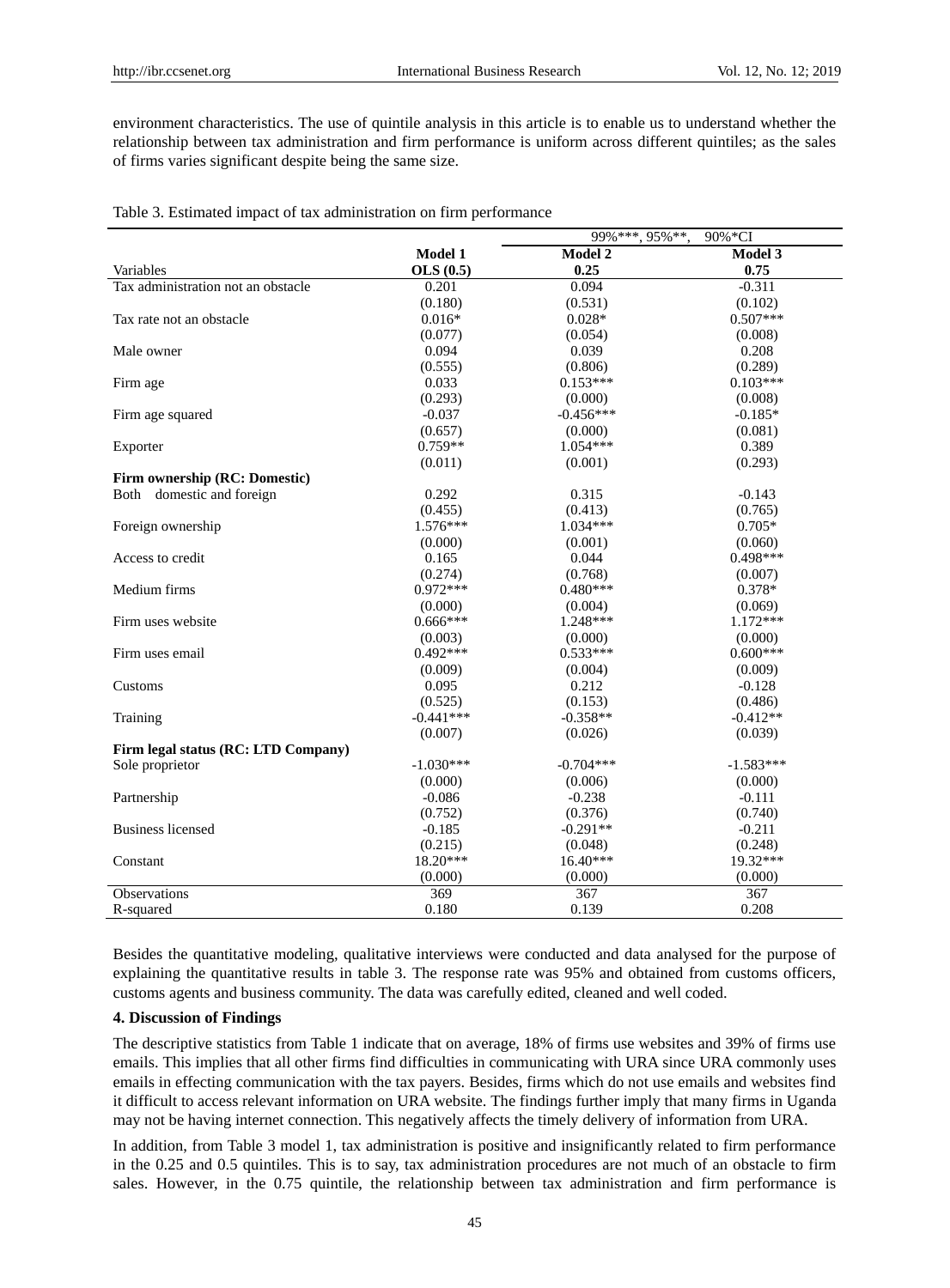negative and insignificant. Implying that tax administration procedures mildly obstruct firm sales as level of sales increases. The findings concur with, Akinboade (2014) who established that bribes to tax regulators negatively impact on business trading volumes. Furthermore, the study findings concur with Dabla-Norris et. al, (2017) who established that a sturdier tax administration has a positive effect on productivity of small and young firms. Also, the corruption which is in African tax administration bodies cited by Dube (2014) does not affect firm performance. Although Uganda Revenue Authority (URA) has a research unit, some traders are of a view that the research component is lacking thus impacting on tax administration component of the revenue authority. For instance, respondent 4 operating a motor spare shop asserts, 'tax officials do not conduct enough research before a decision is made. So they end up making a lot of mistakes that impact on our sales. Sales revenue differ among importers because of difference in tax rates charged to them'.

Despite the fact that URA has improved the tax administration system by providing information on its website and printing tax education materials, some business people still believe that the system is not transparent enough. For instance; respondent 6, operating a hardware store asserts, 'tax policies and tax rates especially on consumables are not clear, so we charged taxes we don't understand as traders, we push the burden to consumers which affects our sales'. The responses from interviewees 7,9,10 and 11 concur with interviewee 6 that tax administration procedures are not effective enough. Also, tax administration procedures frequently change, so traders are always not comfortable with the system.

The study findings indicate that tax rates are positive and significantly related to firm performance. This implies that tax rates are not an obstacle to firm performance. The effect is much higher at 0.75 quintile. The higher the level of sales, the lesser the tax rates become an obstacle. This is to concur with Mawejje and Sebudde (2018) who did not find significant relationship between taxation and firm performance.

To concur with results in table 3, it was observed that a firm that sells goods where government regulations or policy mandates everyone to consume its products, the firm's sales may not be affected by increase in tax rates or sales can be directly proportional to tax rates. This is adduced by respondent 7, a firm transacting in motor cycle spares and 14 who avows, "If tax on imports increase, prices on the final product will increase. However, for firms importing helmets, their sales may not be affected by increase in tax rates or sales may increase since its government policy that everyone riding must wear helmets'.

Contrary to the findings in table 3 above, respondent 5, an importer of new clothes, respondent 8, selling computers and office equipment, respondent 11 who transacts second hand clothes and respondent 12 who transacts in mobile telephone accessories, observe, 'higher tax rates increases prices and leads to reduction in business sales. This is because, consumers have less amount to spend'. But, the difference in argument is created by government interference in some of the sectors.

Furthermore, the study's findings are in agreement with Alcazar et. al, (2010) who assert that business licensing does not guarantee increased revenue. At the lowest level of sales, the 0.25 quintile, business licensing significantly reduces firm sales. This is an indicator that firms may choose to remain informal, after all, an authority's license does not translate in more revenue. Results also indicate that the relationship between customs and trade regulations and firm sales is insignificant. Implying that customs and trade regulations are not much of an obstacle to firms' performance in Uganda.

The responses obtained indicate, however, that importers do not fully understand the customs procedures and regulations. For instance, respondents 16 and 18 said, 'customs officers are not transparent, they do not easily define taxes payable by importers at entry point'. Some importers have bad experience with customs officers for instance, respondent 12 avows that customs officers are too arrogant to give important information about customs procedures. The negative remarks are made despite the fact that respondent 1, a customs agent and respondent 19, a customs officer at Malaba emphasise that they explain the procedures to importers. Illiteracy was also pointed out by respondent 5 as a factor which hinders business community to understand the customs procedures. Eventually, a simple process becomes a time wasting event. The experience at customs point indicates the weakness in tax awareness process. It must be understood that a good tax awareness system improves tax compliance (Omondi & Theuri, 2019).

The study findings imply that, the time wastage, costs for delayed decisions and tax compliance costs as a result of inefficiencies in Uganda's tax administration does not entirely affect firm sales. Although the quality of tax regulatory framework in Sub-Saharan Africa is below the Distance to Frontier Score (Nations Doing Business report, 2017), findings indicate that this position does not entirely affect firm sales. This position is similar to that of Matarirano et al; (2019) in South Africa who established that internal tax compliance costs are positive and significantly related to firm performance.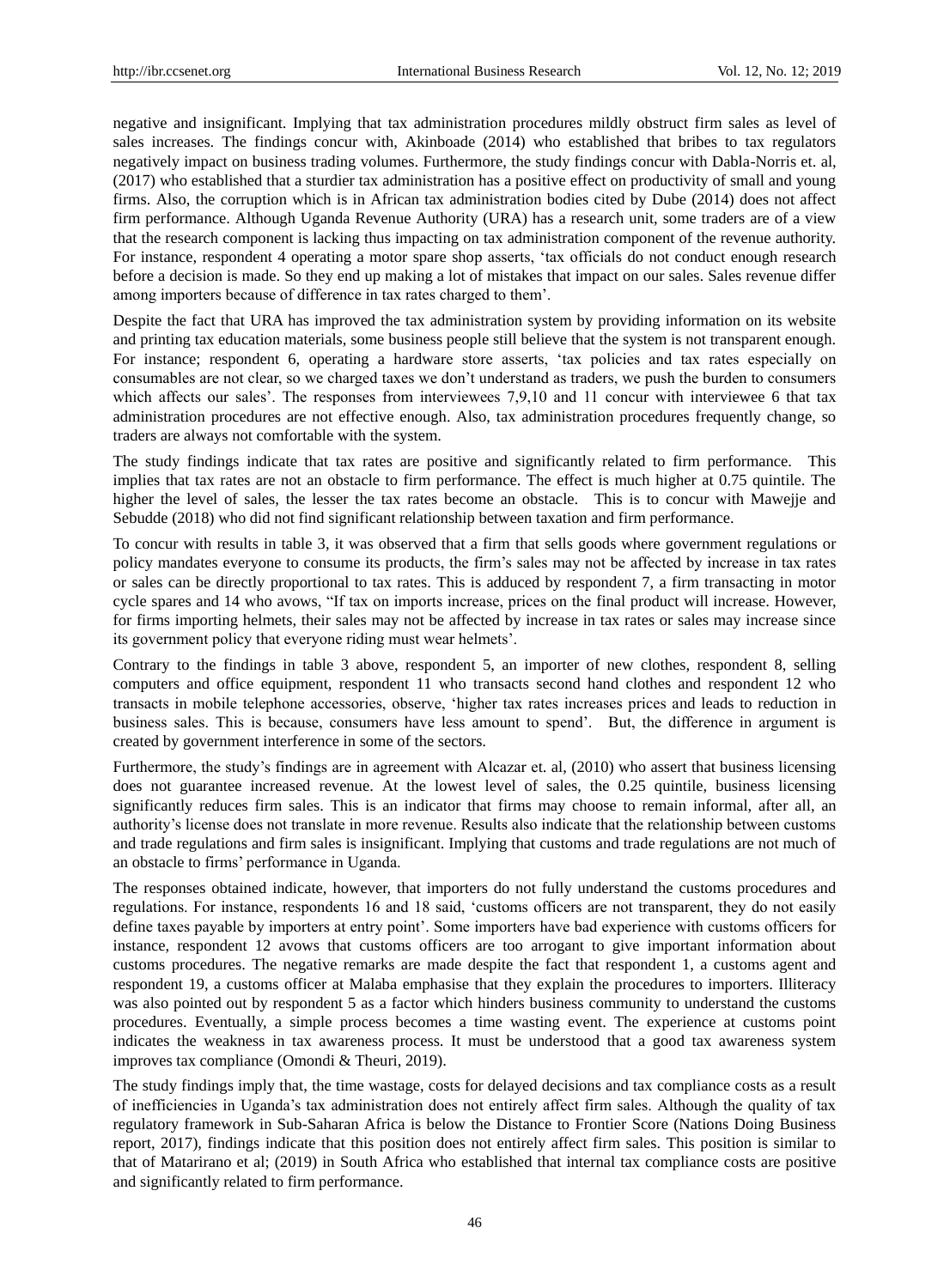Furthermore, the results in table 3 indicate a significant positive relationship between tax rates and firm sales. The study findings differ from that of Gatsi et, al; (2013), who established that when tax burden increases, the firm's financial performance declines. The bureaucratic huddles are cited in Uganda's tax administration system (Investment Climate Statement, 2017; United States Commercial guides, 2017), however, this does not inversely affect firm sales. The study findings also show that the inability for tax payers to understand customs and trade regulations is not an obstacle to firm sales.

### **5. Conclusion**

This article examine the impact of tax administration on SMEs performance in Uganda taking into account the entrepreneur's characteristics and business environment using data drawn from World Bank Enterprise Survey for Uganda (2013). The qualitative interviews were conducted for the purpose of explaining the numeric from the logit model. The analysis employs both descriptive and estimation of quintile regression model. The results reveal that tax administration is not an obstacle to SME performance but the results are insignificant. Tax rates are not an obstacle to SMEs performance and the results are significant. Also, access to credit is significant in the 0.75 quintile, training has a significant inverse relationship with SMEs performance, male ownership is insignificant at all levels and age of the firm significantly increases SMEs' performance at the .25 and .75 quintiles. Other household and business environmental factors that are associated with low SME performance include legal status of the firm and domestic ownership. The study findings suggest that other factors perhaps significantly contribute to the poor performance of SMEs in Uganda but not necessarily tax rates and tax administration procedures.

The findings suggest that efforts for financial access interventions, such as promoting credit guarantee for SMEs with formal financial institutions, can have a substantial impact on SME performance. Of course, not every SME can apply for credit due to unfavorable business environment and entrepreneurs' objectives. Such constraints should be taken into account when formulating policy, targeting financial access interventions in both rural and urban areas where there is difference in access to formal financial institutions. In addition, there is need for raising awareness of the advantages of tax administration on SMEs and the benefits of staying away from informal business practices, particularly the young SMEs which always operate with no formal business licenses should be encouraged to register their businesses. Behavioral change interventions are nevertheless no substantial panacea and should be complemented by promotion and providing tax training to the entrepreneurs in the country. In the meantime, policy effort should concentrate on promoting tax compliance behavioral strategies and promoting business licensing, with the extreme case of eliminating informal businesses that are hard to tax. Thus, the combination of strategies targeting tax administration and access to credit are a promising path for policy makers.

#### **6. Study Contribution**

Whereas Dabla-Norris, Misch, Cleary, and Khwaja (2017) employed difference in difference in case of small firms and difference in difference in case of young firms, this study used logit and quintile estimation techniques to arrive at results. By way of literature, the higher the level of sales, the lesser an obstacle tax rates become to SMEs.

## **Acknowledgement**

The authors wish to express their gratitude to Makerere University and SIDA for providing the necessary support and resources to facilitate the completion of this research.

#### **References**

- Akinboade, A. O. (2014). Regulation, SMEs' growth and performance in Cameroon's central and littoral provinces' manufacturing and retail sectors. *African Development Review, 26*(4), 597-609. https://doi.org/10.1111/1467-8268.12116
- Alcazar, L., Andrade, R., & Jaramillo, M. (2010). Panel/tracer study on the impact of business facilitation processes on enterprises and identification of priorities for future business enabling environment projects in Lima, Peru – Report 5: impact evaluation after the third round. *Report of the International Finance Co*r*poration.* World Bank Group, Washington, Dc, Processed.
- Bogachkova, L. Y., Usachyova, N. Y., & Usachyov, A. A. (2019). *Increasing business activity of Russian SMEs: problems and solutions illustrated with the example of Volgograd region.* Paper presented at the Second International Scientific Conference on 'Competitive, Sustainable and Safe Development of Regional Economy', Atlantic Press. https://doi.org/10.2991/cssdre-19.2019.127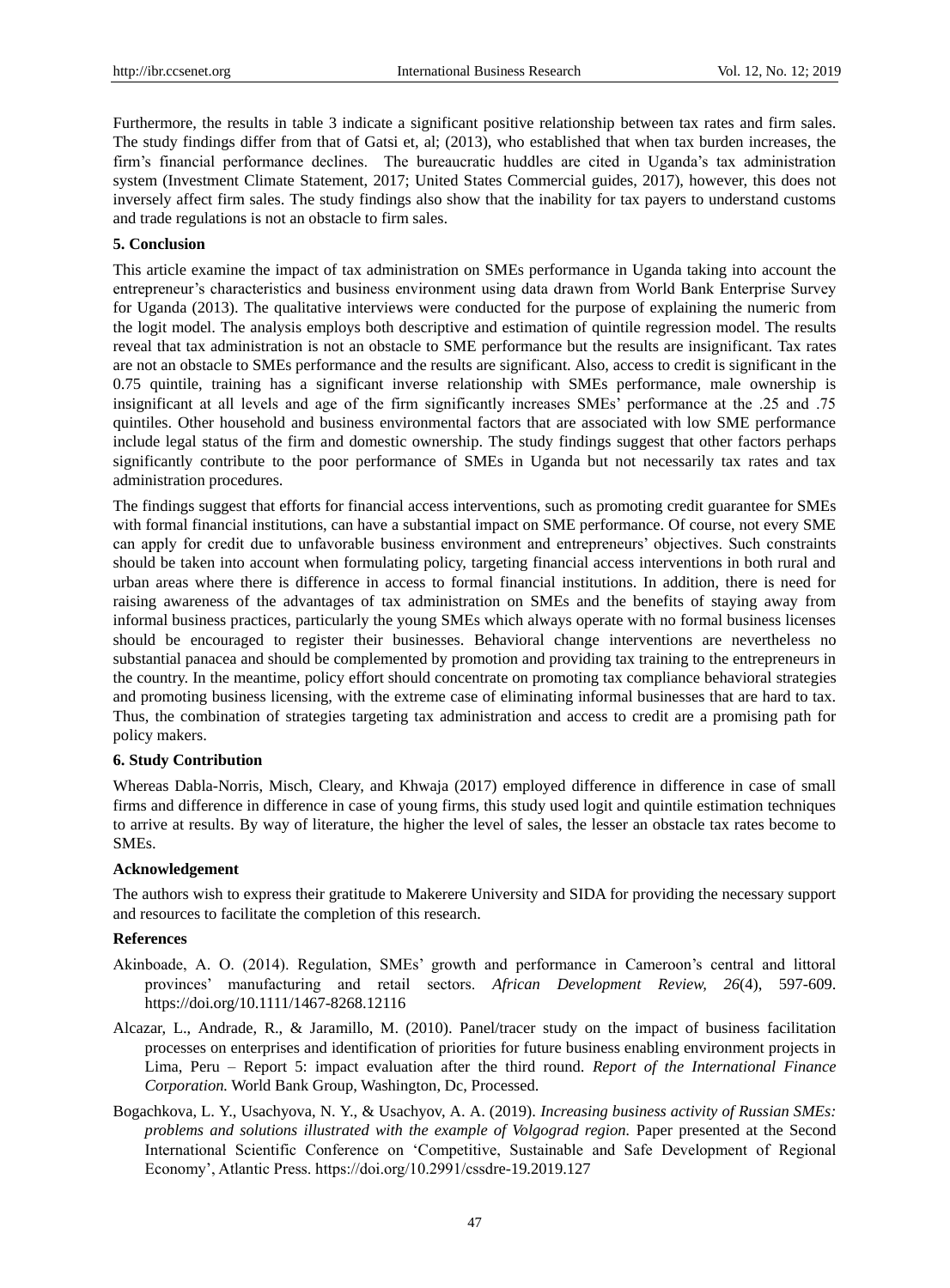- Bosma, N., Van Praag, M., & Wit, G. (2002). *Entrepreneurial venture performance and initial capital constraints; an empirical analysis*. Netherlands, Zoetermeer (Business & policy research). Retrieved January 25, 2018, from www.eim.nl/smes-and-entrepreneurship/
- Carpenter, E. R., & Petersen, B. C. (2002). Is the growth of small firms constrained by internal financing? *The review of Economics and Statistics, 84*(2). 298-309. https://doi.org/10.1162/003465302317411541
- Coad, A., Daunfeldt, S. O., & Halvarsson, D. (2017). Bursting into life: Firm growth and growth persistence by age. *Journal of Small Business Economics, 50*(1), 55-75. https://doi.org/10.1007/s11187-017-9872-8
- Coleman, S. (2007). The role of human capital and financial capital in the profitability and growth of women-owned small firms. *Journal of Small Business Management, 45*(3), 303-319. https://doi.org/10.1111/j.1540-627X.2007.00214.x
- Creswell, J. W. (2013). *Qualitative inquiry and research design choosing among five approaches* (3rd ed.). New Dehli. Sage.
- Dabla-Norris, E., Misch, F., Cleary, D., & Khwaja, M. (2017). Tax administration and firm performance: New data and evidence for emerging market and developing economies. *International Monetary Fund working paper,* (WP/17/95). https://doi.org/10.5089/9781475595147.001
- De Mel, S., McKenzie, D., & Woodruff, C. (2009). Are women more credit constrained? Experimental evidence on Gender and Microenterprise returns. *American Economic Journal of Applied Economics, 1*(3), 1-32. https://doi.org/10.1257/app.1.3.1
- Dube, G. (2014). Informal sector tax administration in Zimbabwe. *Journal of Public Administration and Development, 34*(2014), 48-62. https://doi.org/10.1002/pad.1673
- Ecuru, J., & Kawooya, D. (2015). *Effective innovation policies for development: Uganda.* Retrieved January 18, 2018, from http://www.wipo.int/edocs/pubdocs/en/wipo\_pub\_gii\_2015-chapter11.pdf
- Fossen, F. M., & Steiner, V. (2014). The tax rate elasticity and business profit. *Diskussionsbeitrage, 28.* University of Berlin School of Business and Economics. https://doi.org/10.2139/ssrn.2526806
- Gatsi, G. J., Gadzo, G. S., & Kportorgbi, H. K. (2013). The effect of corporate income tax on financial performance of listed manufacturing firms in Ghana. *Research Journal of Finance and Accounting, 4*(15), 118-124.
- Godin, M., & Hindriks, J. (2015). *A review of critical issues on tax design and tax administration in a global economy and developing countries.* Retrieved January 23, 2018, from https://cdn.uclouvain.be/public/Exports%20reddot/core/documents/coredp2015\_28web.pdf
- Holmes, J. T. (1999). Scale of local production and city size. *The American Economic Review, 89*(2), 317-320. https://doi.org/10.1257/aer.89.2.317
- Investment Climate Statement. (2016). *Tax administration and regulatory framework in Uganda.* Retrieved August 8, 2018, from https://www.state.gov/e/eb/rls/othr/ics/investmentclimatestatements/#wrapper
- Johnson, B. K., & Onwuegbuzie, A. J. (2004). Mixed methods research: A research paradigm whose time has come. *American Education Research Association, 33*(7), 14-26. https://doi.org/10.3102/0013189X033007014
- Kangave, J., Nakato, S., Waiswa, R., & Zzimbe, L. P. (2016). *Boosting revenue collection through taxing high net worth individuals: The case of Uganda.* UKAID working paper. https://doi.org/10.2139/ssrn.2776590
- Kato, M. (2017). *Procedures and challenges in tax collection.* Retrieved January 17, 2018, from https://www.africa-uganda-business-travel-guide.com/procedures-and-challanges-in-tax-collection.html
- Kintu, I. (2017). *The relationship between core values and entrepreneurial performance: A study of SMEs in the informal economy of Uganda's central region* (PHD Thesis, University of Witwatersrand, Johannesburg South Africa).
- Matarirano, O., Chiloane-Tsoka, G. E., & Makina, D. (2019). Tax compliance costs and small business performance: evidence from the South African construction industry. *South African Journal of Business Management, 50*(1), 1-9. https://doi.org/10.4102/sajbm.v50i1.336
- Mawejje, J., & Sebudde, K. R. (2018). Constraints or complaints? Business climate and firm performance perceptions in Uganda. *The Journal of Development Studies.* https://doi.org/10.1080/00220388.2018.1502878